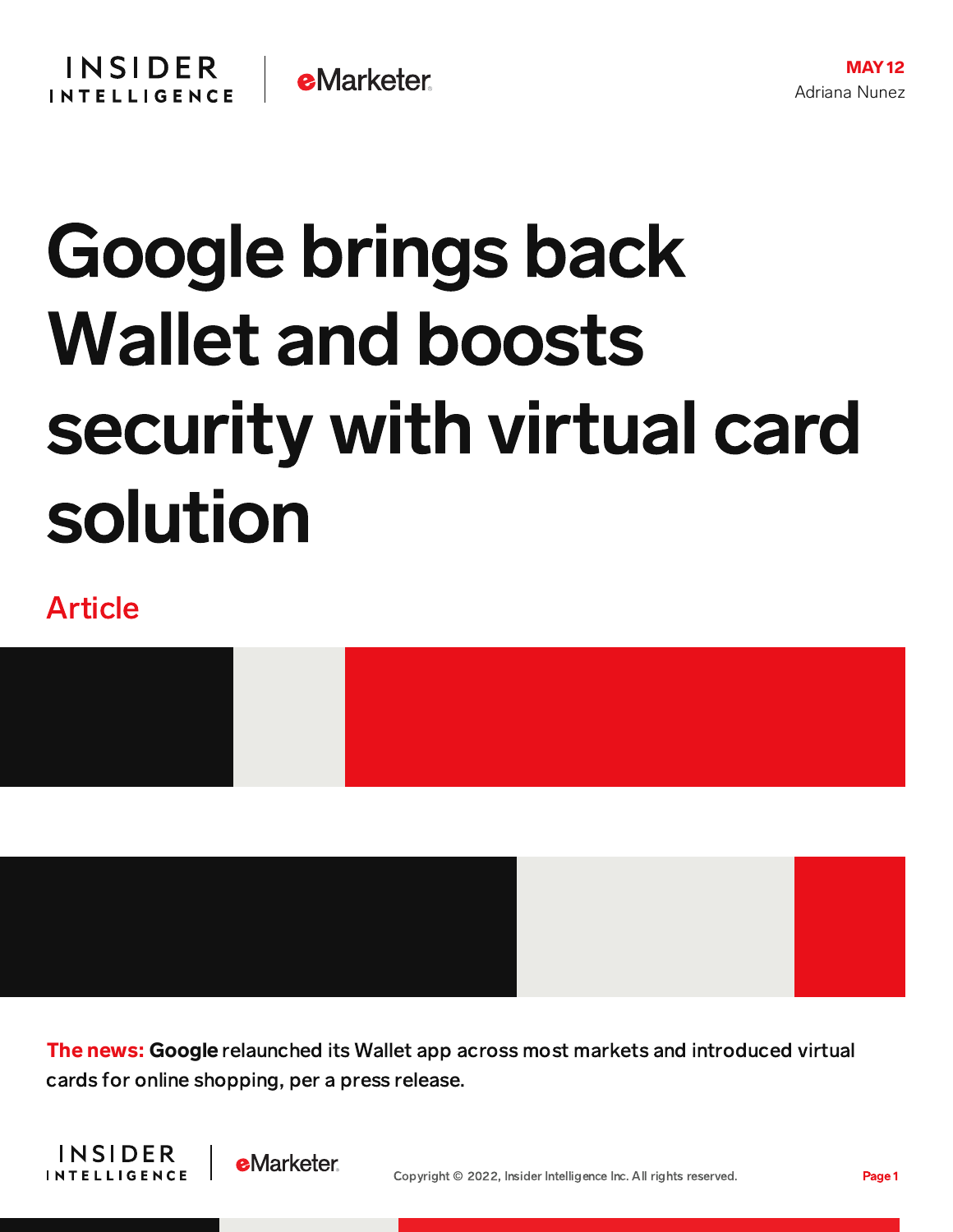- In Singapore and the US, Google launched the Wallet app on Android and WearOS to complement the Google Pay app. In all other markets (except India) the Google Pay app will become the Wallet app.
- Google Autofill—a Chrome feature that autopopulates users' stored payment credentials on online payment forms—will give users the option to convert their cards to virtual cards.

In markets where Google Pay is becoming Google Wallet, users will still be able to store their payment cards and other digital documents and make payments anywhere Google Pay is accepted. In the US and Singapore, however, the standalone Google Pay app will focus on financial management and payment features, including peer-to-peer (P2P) payments.

What this means: Google is adapting to serve an increasingly digital world.

Items that would've once been stored in a physical wallet—like driver's licenses and hotel keys —already or will soon have digital versions that can be stored in mobile wallets. Digitization ramped up during the pandemic as brands tried to address consumers' preference for touchless experiences. Google may have chosen to rebrand the Pay app to Wallet in select markets to position itself as an app that stores an array of digital tools beyond payment cards.

Meanwhile, the uptick in card fraud during the pandemic may have informed Google's decision to introduce its new virtual card feature, which protects users' payment card credentials. US card payments fraud losses hit \$12.56 billion last year, [per](https://forecasts-na1.emarketer.com/6189ae3db215ff0ab4655b16/6189680f200dbd0f5cb4e58d) Insider Intelligence forecasts.

The big takeaway: In the US and Singapore, the Google Wallet launch can help the tech giant clarify the services it offers—and opens up new use cases for Google that can bring it closer to becoming a one-stop shop for consumers.

The Wallet app may also help Google minimize fragmentation challenges. Android's open NFC system means retail brands can launch their own wallets, but Wallet can let Google work with brands to develop digital loyalty and payment cards that can be stored in the app. This would help Google rake in more volume and let brands save on app development costs without losing out on customer loyalty. US proximity mobile payment transaction volume is expected to hit \$416.38 billion in 2022, [per](https://forecasts-na1.emarketer.com/5ae9f52da2835f033cca3697/5851918a0626310a2c186a60) Insider Intelligence forecasts.

And Google's virtual card service lets it offer more security and convenience to fraudconscious consumers, which can help increase online engagement.

**INSIDER** 

**INTELLIGENCE** 

**e**Marketer